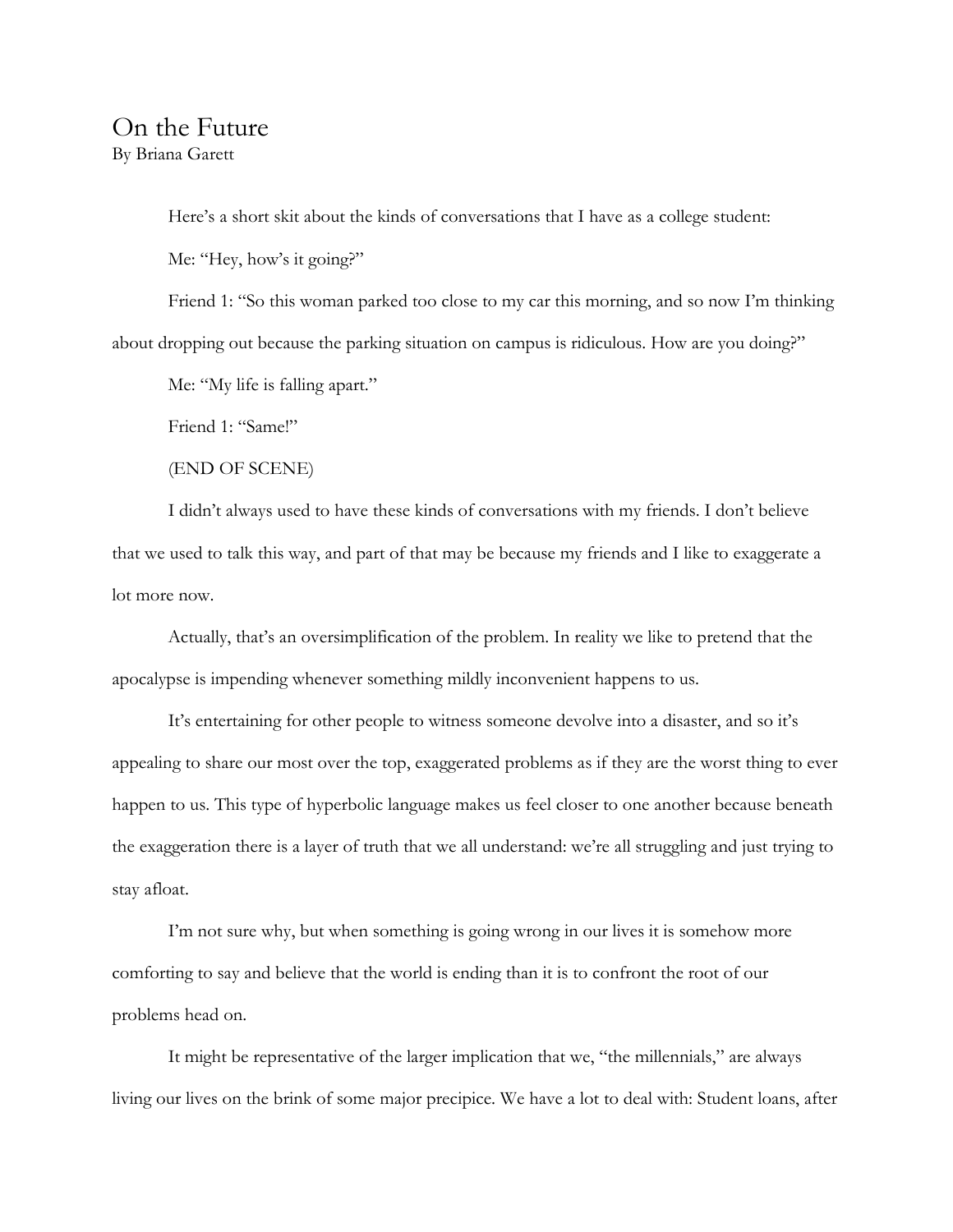school jobs, grad school applications, sorting out our futures. None of it should be taken lightly, and so the stress of even one more thing could send us careening over the edge. The song by Grandmaster Flash never had so much truth: "Don't push me, 'cause I'm close to the edge." If I could get that emblazoned on a T-shirt, I'm sure it would be popular among most 18-22 year olds.

The stress of college can make people into their own personal victims. They develop a martyr complex, in which they view higher education as a form of willful suffering, if only to obtain a college degree and begin a successful career.

However, the reasoning behind this willful suffering fails to make sense if you do not receive a return on investment by pursuing what most would consider a *financially* successful career. Degrees in subjects such as English or Sociology for example don't easily lend themselves to high paying jobs in anything other than academia. For this reason, fields that aren't immediately viewed as profitable are frowned upon, and students interested in those fields are encouraged to study something else or pursue them as a hobby.

Twenty One Pilots weren't born with this idea, society gave it to them. *"Wake up you need to make money,"* indeed.

But it's hard to know what you want to do with your life when you're a college student with your whole future ahead of you. You could think your life will be one thing, and then years later it could be something else.

It's horrifying to think about, and so my friends and I joke about how our lives are falling apart on a daily basis.

We do this because somehow it's more hopeful to believe that literally nobody knows what they're doing in life than it is to think that everyone else has their future sorted out but you.

The poem "The Anxiety Inherent in Air" by Iain S. Thomas expresses a similar sentiment:

If you must know, this is what I'm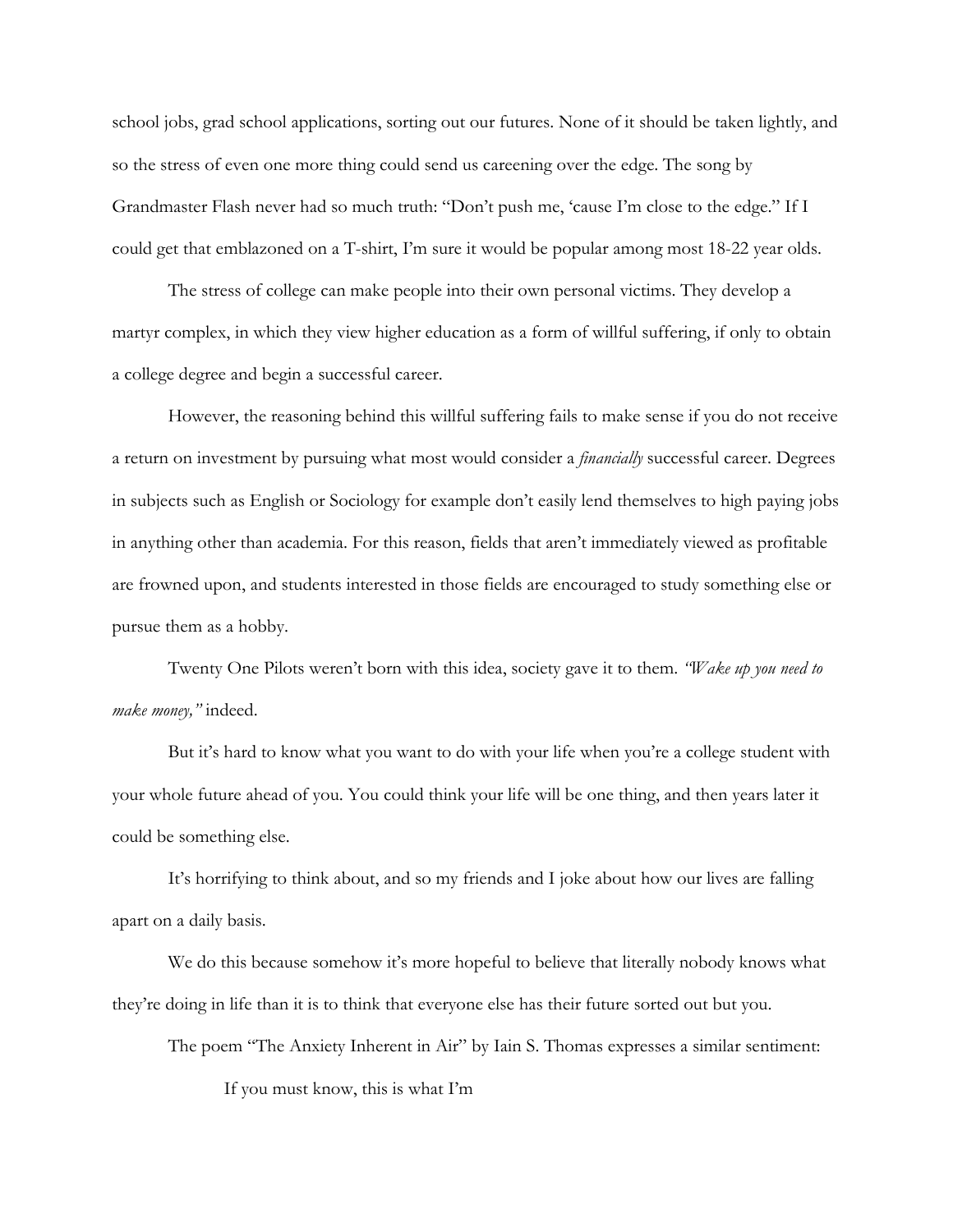Scared of. I'm scared that everyone else Is more who they are than I am who I Am. I think everyone else just looks at The things they feel or think and says, "Of course this is what I feel or think, This is who I am"

But I am never sure of what I feel or Think. (lines 1-9, p. 54)

The insecurities that Thomas mentions are not uncommon. There is a strange truth in realizing that everyone is afraid that everyone around them has their life together. It is a common misconception that people automatically know what they like, or what they think about things, or how they feelleaving the rest of us to panic, thinking that we've fallen behind. It is easy to feel that we're somehow broken for not knowing those things.

As far as I understand, this feeling never goes away completely. The insecurity that comes with living makes us wonder if everyone else is as messy or lazy or awful as we are. And because we have no way of knowing how other people live their lives, we assume that we must be the exception.

We assume we must be the only ones not knowing what we want to do with our lives, or the only ones wondering if college is even worth it, or if we'll even get a job in whatever field we get our degree in. We must be the only ones insecure about eventually moving house, making new friends, and living a whole new life where suddenly if something goes wrong, you're the adult that others turn to for help.

We don't know what to do, and so we joke about dropping out of school and getting hit by cars in an effort to make our crumbling individual lives feel less chaotic. Dark humor has become our coping mechanism in dealing with the impending future.

Without it, life is much harder to manage.

Take me for example: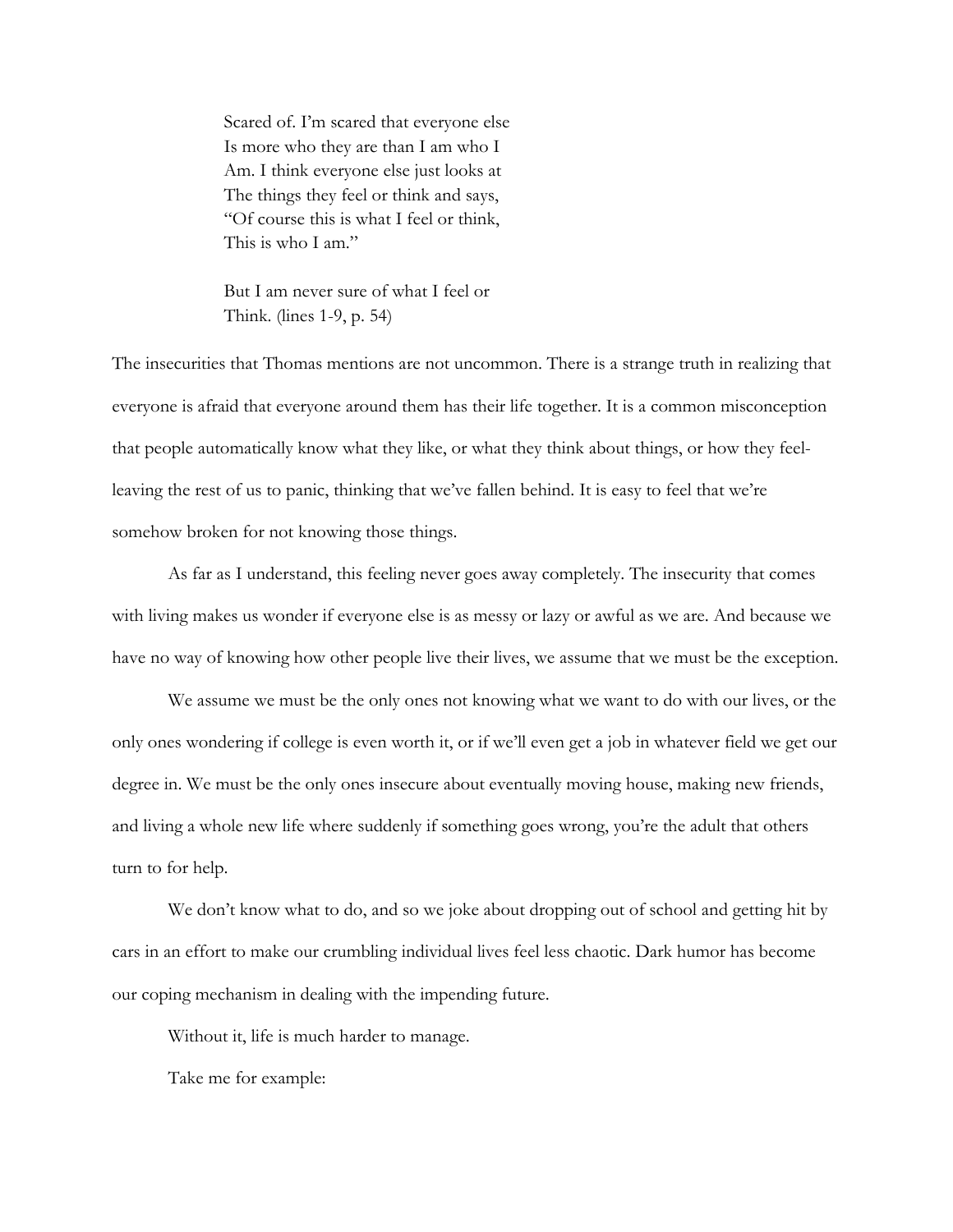In the fall semester of my sophomore year I would've been considered what intellectuals refer to as "a hot mess." Somehow, my grades were excellent and my body was healthy, and yet I was riddled with an anxiety that made it impossible for me to fall asleep at night and difficult for me to get out of bed in the morning. For some reason, I was spiraling into myself at the prospect of having to deal with the future, in which I had no idea what I wanted out of my life, or who I wanted to be.

It was like a lightbulb went off in my brain but then exploded into shards of glass, leaving me with an existential crisis that I wasn't sure how to sweep up.

I remember that I didn't have many friends, and so I spent a lot of time in my own head. That left me with an abundance of free time to consider where my future was headed. It was during this time, faced with my entire future ahead of me, that I figured out that I didn't want to be a person anymore.

To put it simply, I didn't want to be an adult who had to make decisions and live her life without someone telling her what to do. I wasn't ready; nobody had taught me. Your parents and your school are supposed to teach you what you want out of life, but mine had only ever taught me how not to kill my little brother, and how to write a passable essay. To decide for myself what I wanted and how I was going to make it happen seemed like a leap of faith into a bottomless pit. There was no safety net if I screwed up my own life, and so I just wanted to world to stop spinning.

I wanted to press pause. To ask for more time. To will myself to be more confident and less insecure about the things that I wanted to do, and to believe that my life would work itself out. To fade into blissful obscurity would have been preferable to thinking about what came after college, and what I wanted to do with my life.

Things did get better, though. My life began to level out once I started to make friends in college who understood what I was going through. Suddenly, I wasn't alone in my confusion about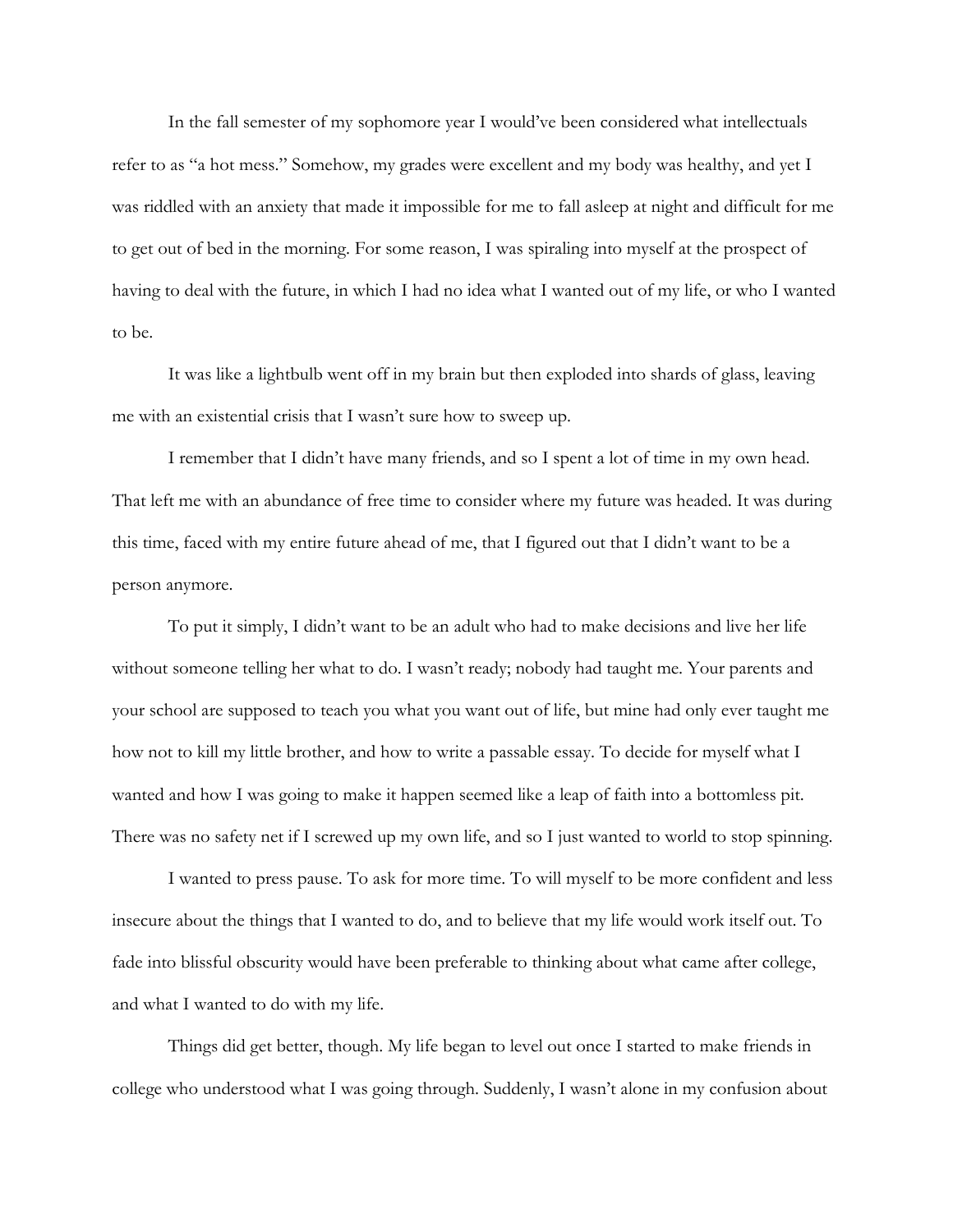what the future held for me, and I could talk to others who shared similar anxieties and fears about what to do with their lives. Honest conversations about our insecurities saved me from feeling like the world was spinning without me, leaving me isolated and static. Together, we were able to keep pace with the world, carrying each other on our backs so no one fell too far behind.

As a result, these are the kinds of things that we say to sympathize with one another:

Me: "I hate it when people ask me what I want to do after I graduate, because I don't even know what I'm doing right now. I'm just trying to make it through this semester, and I'm honestly dying."

Friend 2: "I feel it. I think about dropping out all the time because I hate myself for double majoring."

Friend 1: "I'm so sorry. Meanwhile, this man almost ran me over on the way to school today and all I could think was, 'Yes please!' At least then I won't have to pay for nursing school."

Me: (laughing) "Dude, we're all screwed."

Friend 1: "True, but I like to think that we're relatable."

(END OF SCENE)